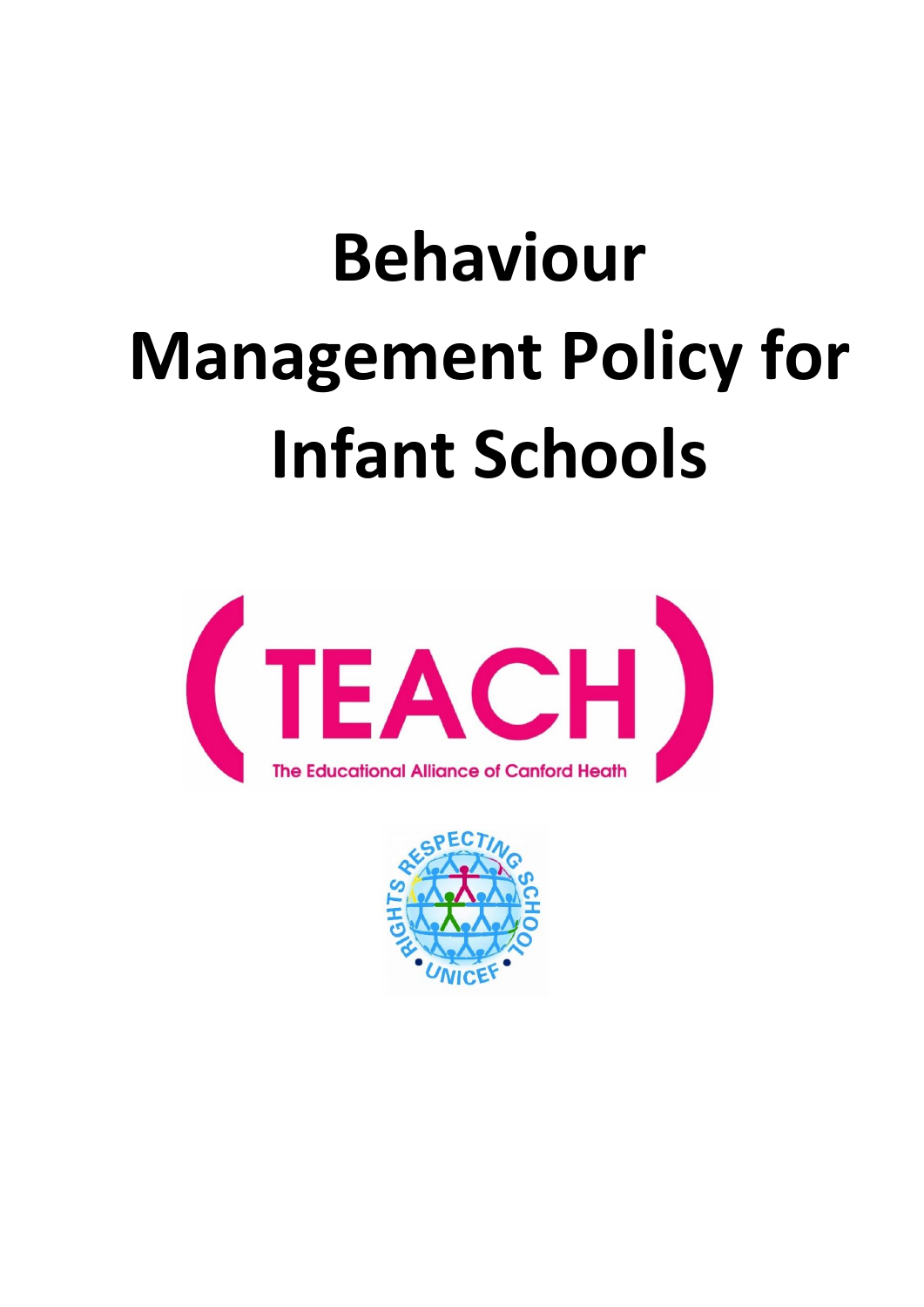# **Behaviour Management Policy Ad Astra Infant School & Canford Heath Infant School**

#### **Statement of Intent**

Our mission is to promote a love of learning in order to maximise the life chances of every child in our Trust. Through nurturing, high expectations and skilled teaching, we will have a lasting and positive impact on our local and wider community.

#### **Our Vision**

The TEACH Trust supports our children to become empowered citizens that make a meaningful contribution to society. Our curriculum reflects our locality and all it offers and aims to educate all children in matters which affect humanity in the wider world: these include all matters that relate to the climate and the world around us, such as climate change; the importance of respecting and celebrating the importance of equality and diversity; and being responsible global citizens.

We have the highest aspirations for our children: the broad and balanced curriculum promotes learning, provides cultural capital and supports spiritual, moral, social and cultural development. The Rights Respecting Gold awards and Anti Bullying awards reflect some of many ways in which education for character are integral to the work of our schools and highlights our focus on the children's personal development.

We aim to inspire our children to be socially conscious individuals who make a difference to the world. All our children secure the key learning and skills they will need to become lifelong learners and gain employment. Our ultimate aim is to improve all our children's life chances and prepare them to thrive in their future lives.

Under the Equality Act 2010 and the Public Sector Equality Act which came into force in April 2011, the Trust has due regard to the need to eliminate discrimination, advance equality of opportunity and foster good relations.

#### **Contents**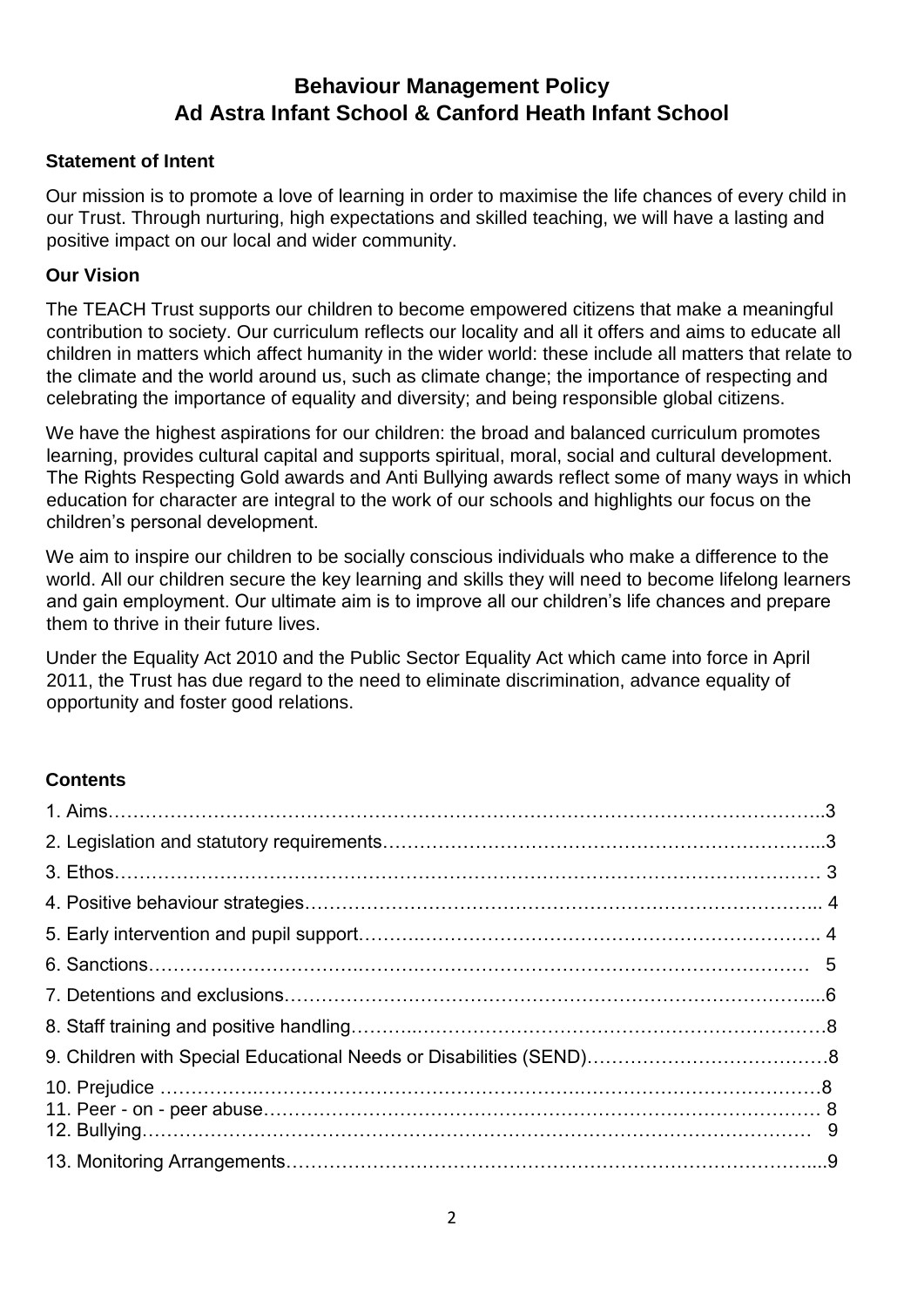# **1. Aims**

This policy aims to:

- Provide a consistent approach to behaviour management
- Outline how pupils are expected to behave
- Define what is unacceptable behaviour
- Define what peer-on-peer abuse and harassment is
- Outline our system of rewards and sanctions

# **2. Legislation and statutory requirements**

This policy is based on documentation from the Department for Education (DfE) on:

- [Behaviour and discipline in schools](https://www.gov.uk/government/publications/behaviour-and-discipline-in-schools)
- [Searching, screening and confiscation at school](https://www.gov.uk/government/publications/searching-screening-and-confiscation)
- [The Equality Act](https://www.gov.uk/government/publications/equality-act-2010-advice-for-schools) 2010
- [Use of reasonable force in schools](https://www.gov.uk/government/publications/use-of-reasonable-force-in-schools)
- [Supporting pupils with medical conditions at school](https://www.gov.uk/government/publications/supporting-pupils-at-school-with-medical-conditions--3)
- [Ofsted review of sexual abuse in schools and colleges \(10 June 2021\)](https://www.gov.uk/government/publications/review-of-sexual-abuse-in-schools-and-colleges/review-of-sexual-abuse-in-schools-and-colleges)
- Education and Inspections Act 2006

It is also based on the [Special Educational Needs and Disability \(SEND\) code of practice.](https://www.gov.uk/government/publications/send-code-of-practice-0-to-25)

In addition, this policy is based on:

- Section 175 of the [Education Act 2002,](http://www.legislation.gov.uk/ukpga/2002/32/section/175) which outlines a school's duty to safeguard and promote the welfare of its pupils
- [DfE guidance](https://www.gov.uk/guidance/what-maintained-schools-must-publish-online#behaviour-policy) explaining that maintained schools and academies should publish their behaviour policy and anti-bullying strategy online
- Schedule 1 of the [Education \(Independent School Standards\) Regulations 2014;](http://www.legislation.gov.uk/uksi/2014/3283/schedule/made) paragraph 7 outlines a school's duty to safeguard and promote the welfare of children, paragraph 9 requires the school to have a written behaviour policy and paragraph 10 requires the school to have an anti-bullying strategy

# **3. Ethos**

- We are Rights Respecting schools and the United Nations rights of the child will be upheld through the school day. A collectively agreed charter sets well-defined boundaries and key behaviors and routines. These will be displayed throughout the school and consistently used by all adults and pupils. Rights Respecting language must be applied at all times.
- We are an inclusive school and all children will be supported to participate in all aspects of school life.
- All pupils, staff and parent(s) and carer(s) should treat each other with mutual respect, dignity and fairness.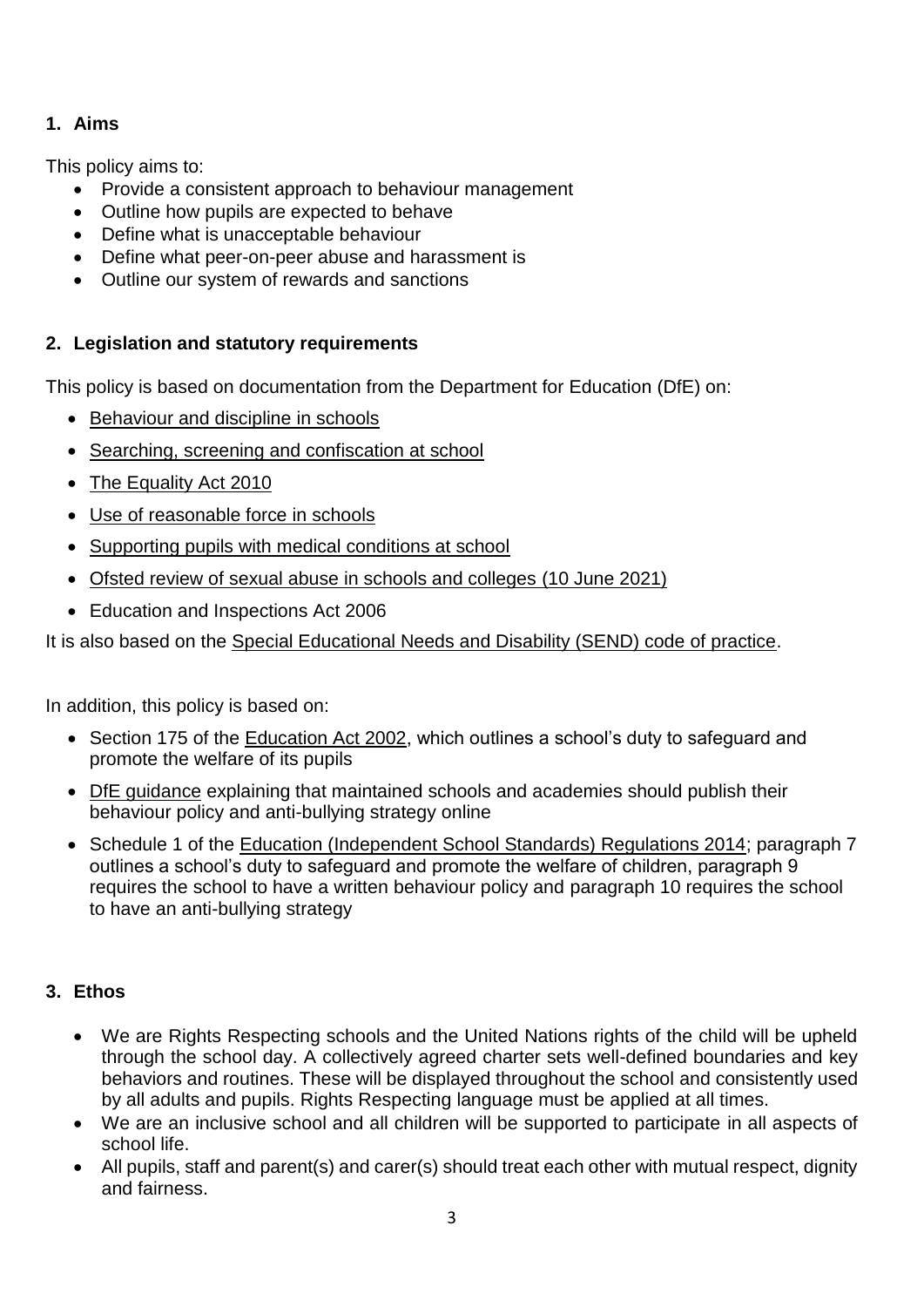- British values will be promoted throughout the school. The principles of democracy, the rule of law, individual liberty, mutual respect for and tolerance of those with different faiths and beliefs and for those without faith will be actively encouraged.
- All pupils and staff have the right to feel safe and secure and should respect the rights of others.
- Pupils are actively encouraged to report any peer-on-peer abuse and harassment. Any reports of abuse are recorded and are fully investigated.
- Pupils' character traits should be developed, nurtured and celebrated. Resilience, selfesteem and honesty will be promoted and pupils encouraged to take responsibility for their actions and decision.
- Disputes and differences between all members of the school community will be resolved in a non-aggressive manner.
- The school curriculum should inspire and engage pupils and actively promote our school values.
- An atmosphere of positive encouragement and praise should be promoted, with a fair and consistent response to behaviour management.
- Close home-school communication and mutual support is essential and actively encouraged.

## **4. Positive Behaviour Strategies**

All staff are responsible for promoting positive behaviour at all times throughout the school. Responsibility for dealing with behaviour management in the classroom lies with the class teacher in the first instance. TEACH Trust infant schools aim to implement a positive ethos and create a climate where praise and encouragement far outweigh the need for sanctions.

- Positive comments given verbally to a child/written on their learning.
- Use of the school's 'Reach for the Stars' reward scheme. Each week, all children start in 'the pot'. If a child consistently follows the Classroom Charter, then an adult can ask them to move their peg up to the 'sunshine'. If further good behaviour is observed, then the child can move their peg onto the 'Rainbow'. Finally, in KS1, if the excellent behaviour continues over a number of days in the week then the child can move their peg onto the 'Star'. Those children the furthest up the reward get the first choice of activity during 'Sparkle time'. At the end of the week, all children return to 'the pot' ready for the following week.
- Stickers given for good learning/appropriate behaviour.
- The class character can be taken home.
- Certificates awarded in assemblies across the week.
- Positive postcards are sent home to let parent(s) know 'good news' about their child.
- Contacting parent(s)/carer(s) directly to let them know about the excellent behaviour.
- When necessary, individual reward charts are used for some children.

#### **5. Early intervention and pupil support**

The school recognises its legal duty under the Equality Act 2010 (see Equality Policy 2021-2022) to prevent pupils with a protected characteristic from being at a disadvantage. Consequently, our approach to challenging behaviour may be differentiated to cater to the needs of the pupil. Support will be available from the Inclusion Leader, Pastoral Care Worker or members of the Senior Leadership Team as needed.

When acute needs are identified in a pupil, we will liaise with external agencies and plan support programmes for that child. We will work with parent(s)/carer(s) to create the plan and review it on a regular basis.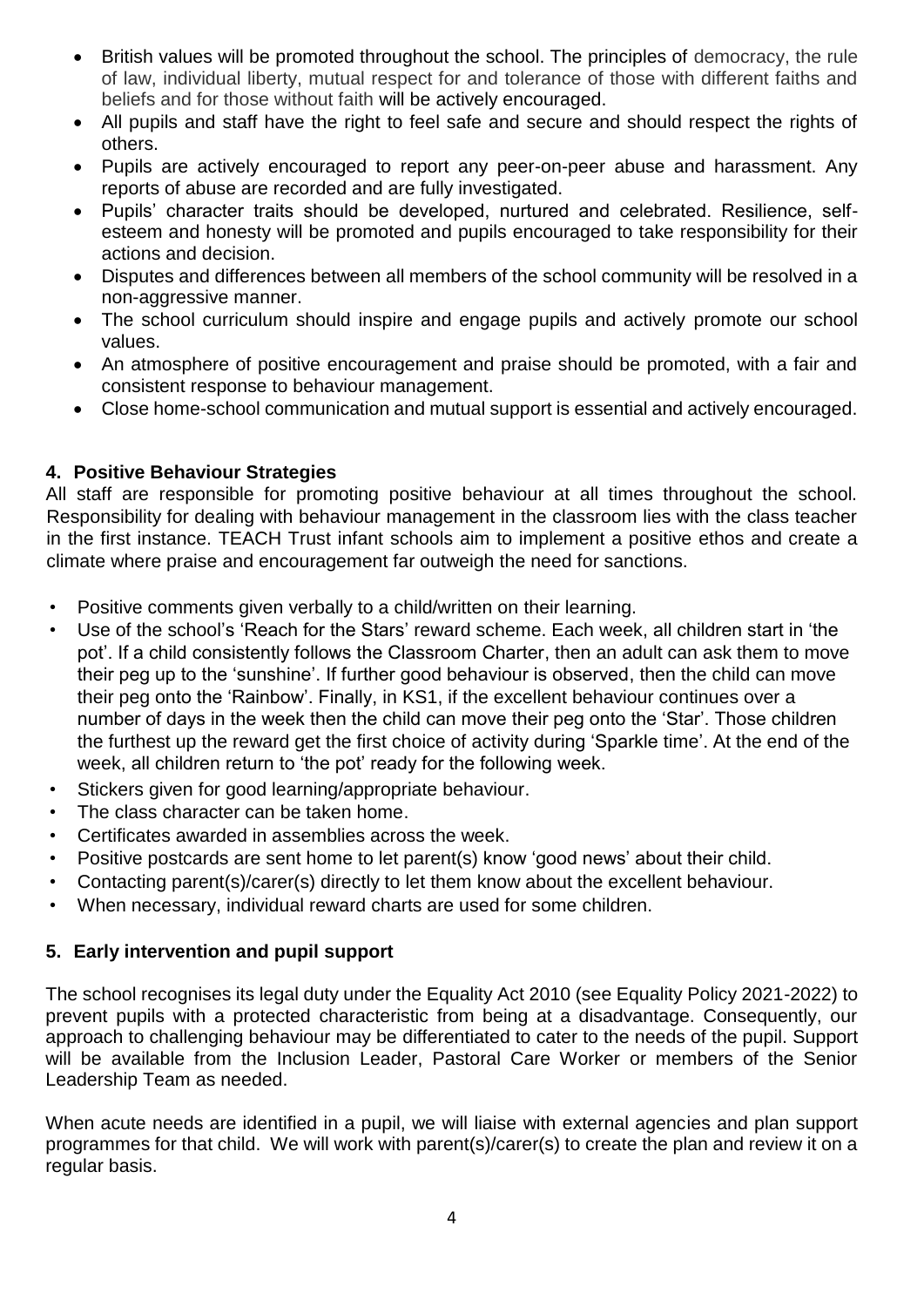Staff will be vigilant in identifying pupils whose behaviours are causing concern; the following help may be required:

- **Early identification of underlying SEND** ensuring appropriate differentiation and support in the classroom. For some children with SEND there may need to be reasonable adjustments made to the standard school behaviour management policy**.** E.g. Children with SEND may be put on a Successful Learning Sheet, as opposed to a report card, as it better enables children with complex needs to reflect on and improve their behaviour.
- **One to one/group sessions** with an Emotional Literacy Support Assistant (ELSA).
- **Referral** to outside support agencies these may include Longspee Behaviour Support Outreach Services, Education Psychology Service, Home Academy Liaison Officer, Family Outreach Service, Child and Adolescent Mental Health Services or Children's Services.
- **Pastoral Behaviour Support Plan**  a plan is created to identify a pupil's areas of need and to formalise consistent strategies that will support the pupil's behaviour in school.
- **Pastoral Support Plan** a formal plan is created when the child is considered to be at risk of exclusion. This involves senior staff/parent(s)/carer(s)/pupil/outside agencies to discuss and review alternative strategies to support behaviour. Should a PSP be in place, it should be reviewed and adapted at least every 6/8 weeks.

## **6. Sanctions**

At times, children will behave in a way that is not in keeping with the expectations of our school. When this happens, we adhere to the following procedures:

- Using Rights' Respecting language, we talk to the child about the behaviour that is not appropriate.
- Keeping positive, we explain to the child that it is the behaviour that we do not like and not the child themselves.
- When we need to remind the children of their rights we can say comments such as: "You have the right to learn. Remember to work in harmony and you should try your best."
- We explain why the behaviour is not appropriate and remind them of the agreed Rights. If the children are not following the charter, we do not use the word 'Responsibility' and instead use phrases such as: "You are stopping the other children from being safe - they have the right to be safe just like everybody does."

Minor misdemeanours and low-level difficulties in class will be handled within the year groups by the members of staff who know the children best, referring to the class charter where possible. We encourage the child to take responsibility, think through their behaviour and to "make the right" choice" referring back to the class charter. Sometimes difficulties arise when friends fall out and our staff work hard to help the children sort through their feelings and teach them to handle upsets in an acceptable manner.

# Minor sanctions might include:

- An apology and reparation to anyone upset by the behaviour/ A verbal reprimand (after or
	- before moving their peg down).
- Loss of part of break or lunchtime to complete learning that has not been done.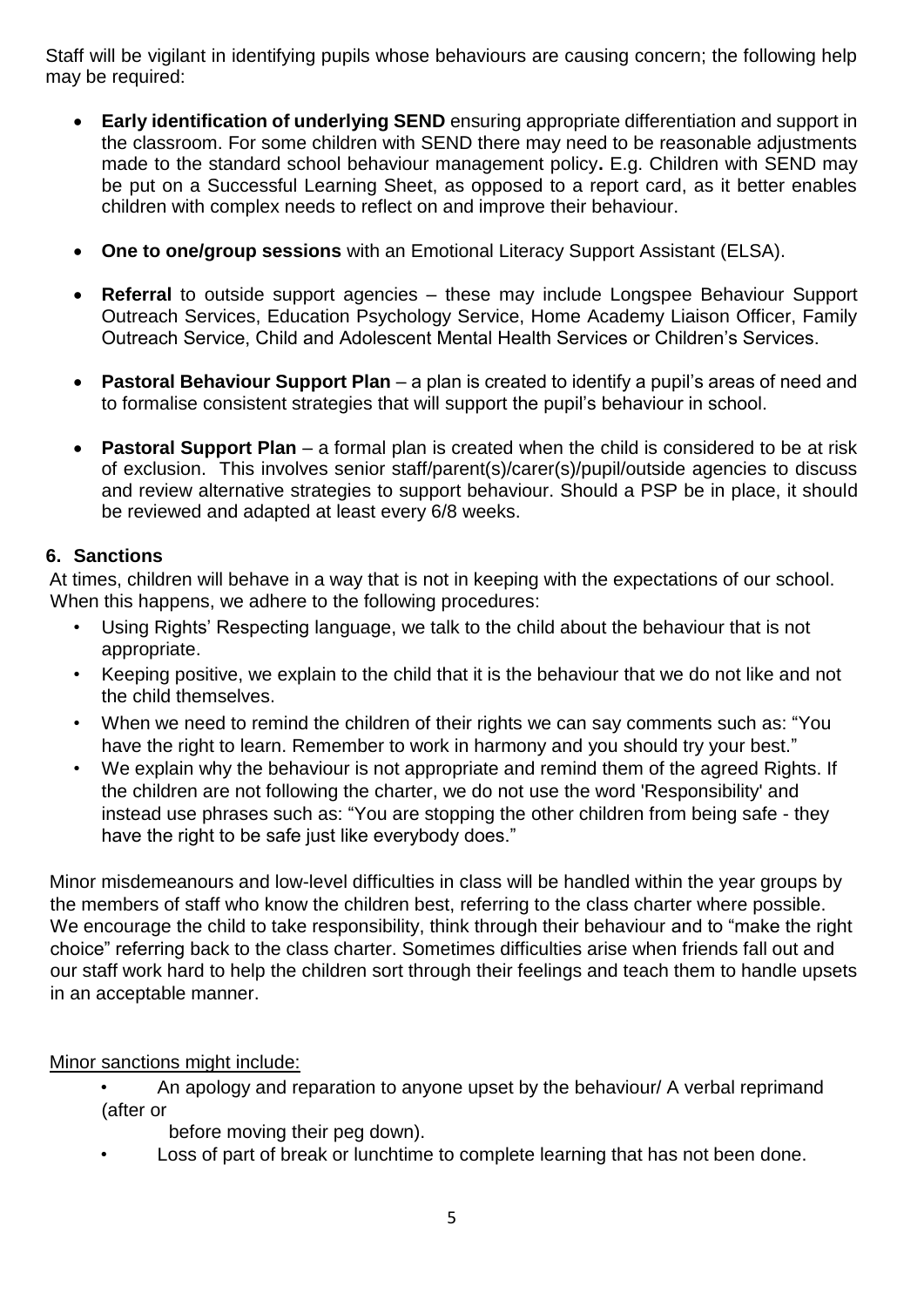• Moving their peg down – Each time a child moves their peg down, they must have some time out to reflect on the thinking chair within their own classroom. If a peg is moved down to the lowest cloud, then the child will be sent to a thinking chair in the year leader's classroom.

If a child ends the week on the 1<sup>st</sup> cloud, they will miss 1 minute of their 'Sparkle time' on Friday afternoon.

If a child ends the week on the  $2^{nd}$  cloud, they will miss 5 minutes of their 'Sparkle time.' If a child ends the week on the  $3<sup>rd</sup>$  cloud, they will miss 10 minutes of their 'Sparkle time.' These 10 minutes will be spent in their Year Leader's classroom. At the end of their missed time, the children will be able to reflect on the choices made during that week with their class teacher/ Year Leader.

#### **More serious misbehaviour**

We work with parent(s) and carer(s) to understand serious incidents or persistent misbehaviour. More serious misbehaviour may include hurting another child or adult on purpose or swearing.

We need to balance the demands of justice, responsibility and fairness with the need to support the child to improve their behaviour. We also need to consider the rights of the rest of the school community.

The following sanctions will be considered as part of this process:

- **Need for additional support**  after a warning for persistent disruption, and having referred to the class charter, a child may be asked to leave the class if they are taking away others' rights to learn or teach. The teacher will either take the child to their own Year Leader, the Pastoral Care Worker (PCW) or a member of the Senior Leadership Team (SLT). They will discuss the behaviour with the child and the parent(s)/carer(s) will be informed by the class teacher, PCW or a member of the SLT.
- **Pastoral Support Plan (PSP) –** These may be put in place to support children and are shared with relevant staff and parents.
- **Loss of privileges**  non-attendance at a school event (to be agreed by a member of the Senior Leadership team).

# **Break and Lunchtime arrangements**

There will be a senior member of staff and the Pastoral Care Worker on call each lunchtime to deal with serious misdemeanours in the playground alongside the teachers, TAs and MDSAs.

- Children who are not following the school charter at breaktime or lunchtime will be given a warning, if appropriate, then if the behaviour continues, they will be asked to stay with the TA/teacher/MDSA supervising that particular area for 5 minutes. If the behaviour continues or in an instance of more serious behaviour at lunchtime, they will be taken to the Lead Midday Supervisor. The child will either stay with them, be taken to the child's Year teacher on duty, a member of the SLT or the Pastoral Care Worker.
- Children on Pastoral Support plans will participate in break and lunchtimes, unless stated otherwise.
- Children involved in serious misdemeanours will lose some of their lunchtime playtime. The child's Year teacher on duty, a member of the SLT or the Pastoral Care Worker will supervise the child.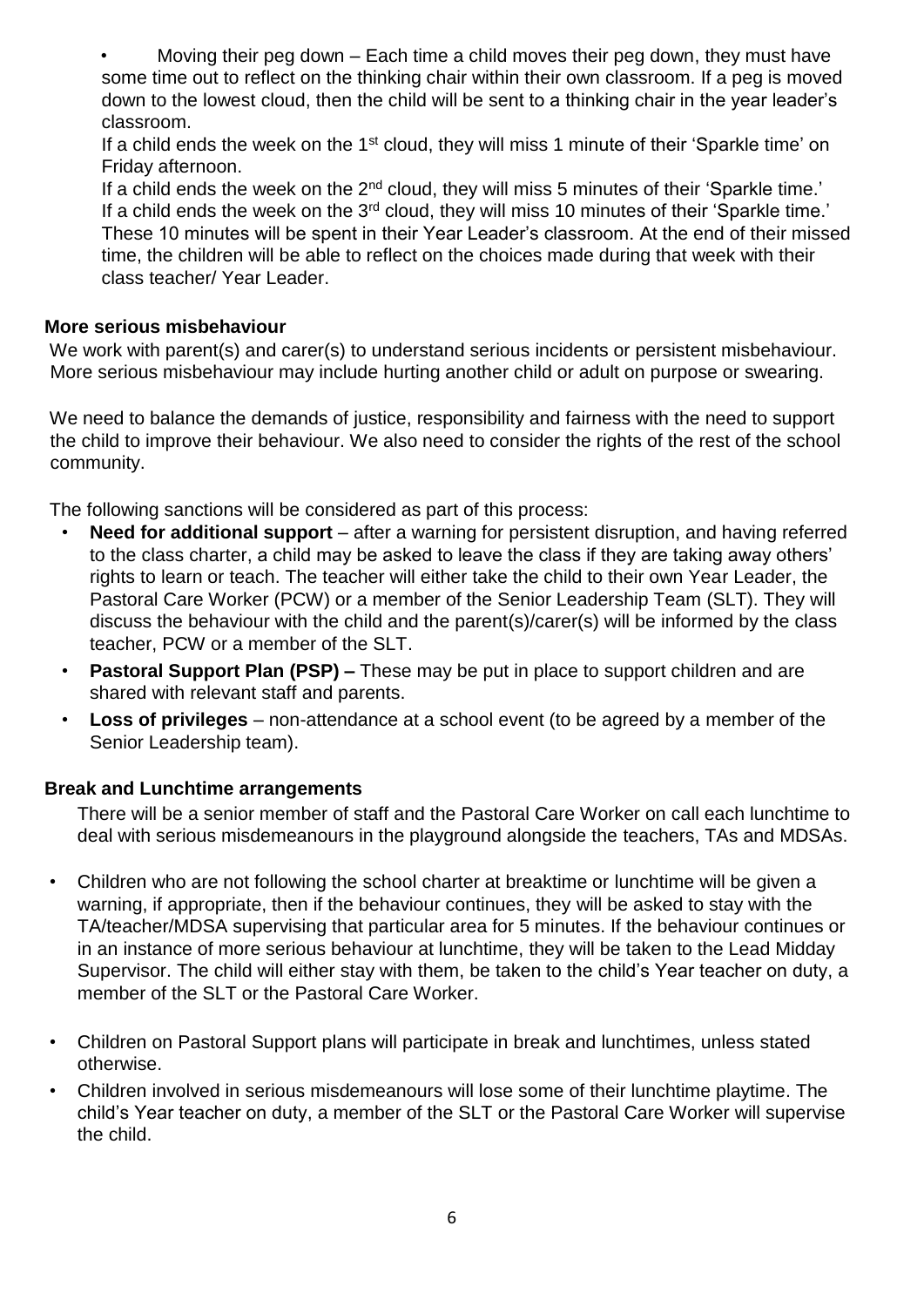## **7. Suspensions and Exclusions**

In extreme circumstances, suspension or exclusion is the ultimate sanction that can be applied by the school. The Executive Head Teacher makes the final decision as to the suspension or exclusion of a pupil. This can take the form of:

- Internal exclusion the child works under close supervision for a fixed term away from the other children but within school.
- Lunchtime exclusion the child is excluded from the school for the lunch period and collected and returned for afternoon schooling by a parent(s)/carer(s).
- Suspension the child is suspended from the school for a fixed term (see Exclusions Policy) and on their return, a Pastoral Support Plan will be drawn up.
- Permanent exclusion.

## **8. Staff Training and Positive Handling**

Our staff are provided with training on managing behaviour, as part of their induction process. Behaviour management will also form part of continuing professional development. Identified staff will receive training on physical or restrictive intervention, on a needs basis. Where a child's behaviour indicates that there is a strong likelihood for the use of some restrictive intervention, then a Positive Handling Plan will be drawn up for that child. This will also include an up-to-date pupil specific risk assessment. Incidents of physical restraint will always be used as a last resort, and conducted in a way to maintain safety and dignity. All physical interventions are formally recorded and reported to parent(s)/carer(s). (See Physical Intervention Policy)

## **9. Children with Special Educational Needs or Disabilities (SEND)**

Teachers will liaise with the Inclusion Leader regarding red card sanctions for children with SEND. In accordance with the SEND Code of Practice (2014), children with additional needs may need a differentiated approach to behaviour management and reasonable adjustments made accordingly. All staff working with children are aware of our pupils with SEND and of the strategies we use to support them – particularly the language we use. (See Appendix D, Emotion Coaching Script)

Some children with SEND may need to be in a safe space in order to regulate their emotions. Only when a child has de-escalated, can they be ready to receive a sanction. Some children with additional needs will need to be supported through a mindfulness approach, in a calm environment, before a sanction is given. (See Equality Policy)

# **10. Prejudice**

We are a Rights' Respecting Trust. Our schools have all achieved the Gold Rights' Respecting Award. Our schools will not tolerate any discriminatory behaviours, including but not limited to sexism, racism, homophobia and transphobia. Any incidences or allegations will be fully investigated. Parent(s)/carer(s) will be informed and the incident will be recorded on the pupil's file.

#### **11. Peer-on-peer abuse and harassment**

Schools will not tolerate any form of peer-on-peer abuse or harassment. All staff understand the importance of challenging inappropriate behaviours between peers, many of which are listed below, that are actually abusive in nature. Downplaying certain behaviours, for example dismissing sexual harassment as "just banter", "just having a laugh", "part of growing up" or "boys being boys" can lead to a culture of unacceptable behaviours, an unsafe environment for children and in worst case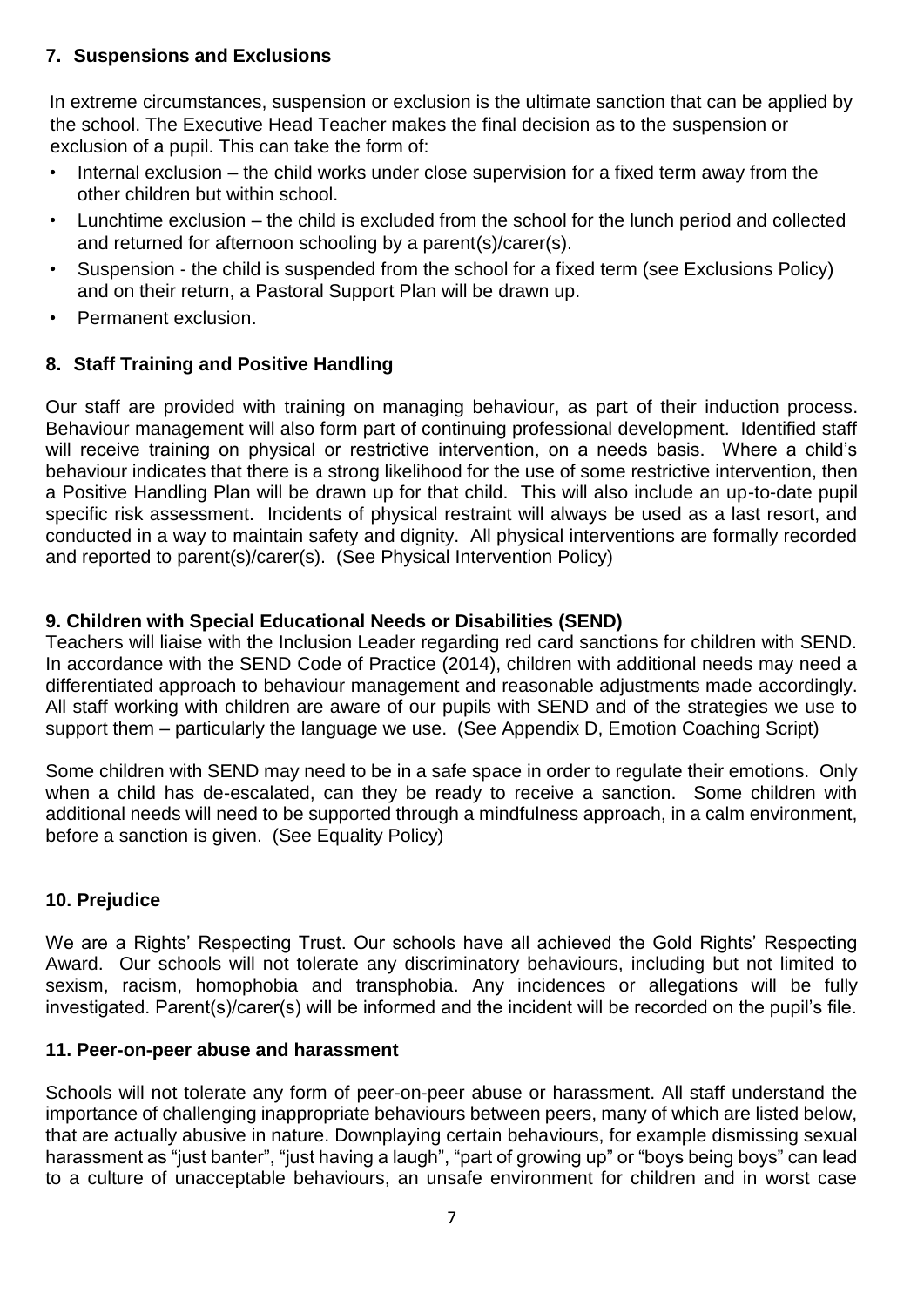scenarios a culture that normalises abuse leading to children accepting it as normal and not coming forward to report it. Staff are trained and are proactive in looking for and identifying potential indicators that abuse may have taken place. Staff actively encourage children to report incidents of peer-on-peer abuse or harassment by holding regular peer conferencing sessions. Pupils are consulted upon to provide school staff with feedback on any issues they face in the school and to allow school staff to gain a more accurate picture of what goes on in school between pupils. With the support of the victim, we fully investigate all reports of peer-on-peer abuse, regardless of if it takes place on school premises, or in the wider community. Parents and carers are made aware of any incidents of peer-on-peer abuse and harassment and we encourage working closely with parents. We liaise with outside agencies to ensure that support is given to the victims and perpetrators, and follow up all investigations by outside agencies. (see Child Protection Policy) (see Peer-on-peer abuse and harassment action plan)

Peer on peer abuse is most likely to include, but may not be limited to:

- bullying (including cyberbullying, prejudice-based and discriminatory bullying);
- abuse in intimate personal relationships between peers;

• physical abuse such as hitting, kicking, shaking, biting, hair pulling, or otherwise causing physical harm (this may include an online element which facilitates, threatens and/or encourages physical abuse);

• sexual violence, such as rape, assault by penetration and sexual assault; (this may include an online element which facilitates, threatens and/or encourages sexual violence);

• sexual harassment, such as sexual comments, remarks, jokes and online sexual harassment, which may be standalone or part of a broader pattern of abuse;

• causing someone to engage in sexual activity without consent, such as forcing someone to strip, touch themselves sexually, or to engage in sexual activity with a third party;

• consensual and non-consensual sharing of nude and semi-nude images and/or videos (also known as sexting or youth produced sexual imagery);

•upskirting, which typically involves taking a picture under a person's clothing without their permission, with the intention of viewing their genitals or buttocks to obtain sexual gratification, or cause the victim humiliation, distress or alarm;

• initiation/hazing type violence and rituals (this could include activities involving harassment, abuse or humiliation used as a way of initiating a person into a group and may also include an online element).

#### **12. Bullying**

Our schools will not tolerate any form of bullying. Bullying involves taking away people's right to safety and dignity. Bullying is unacceptable and will not be tolerated.

For behaviour to be bullying, it includes all of the following:

- Hurt has been deliberately/knowingly caused (physically or emotionally)
- It is a repeated incident or experience
- It involves an imbalance of power (the target feels s/he cannot defend her/himself or perpetrator/s exploiting their power)

The children will be taught the definition of STOP. This stands for 'several times on purpose'. It also stands for 'start telling other people'.

Bullying can be:

Emotional - Being unfriendly, excluding, tormenting e.g. hiding books, threats Physical - Pushing, kicking, hitting punching or any use of violence Sexual - Unwanted physical contact or sexually abusive comments Verbal - Name-calling, sarcasm, spreading rumours, teasing Cyber - Relates to areas of internet use, such as: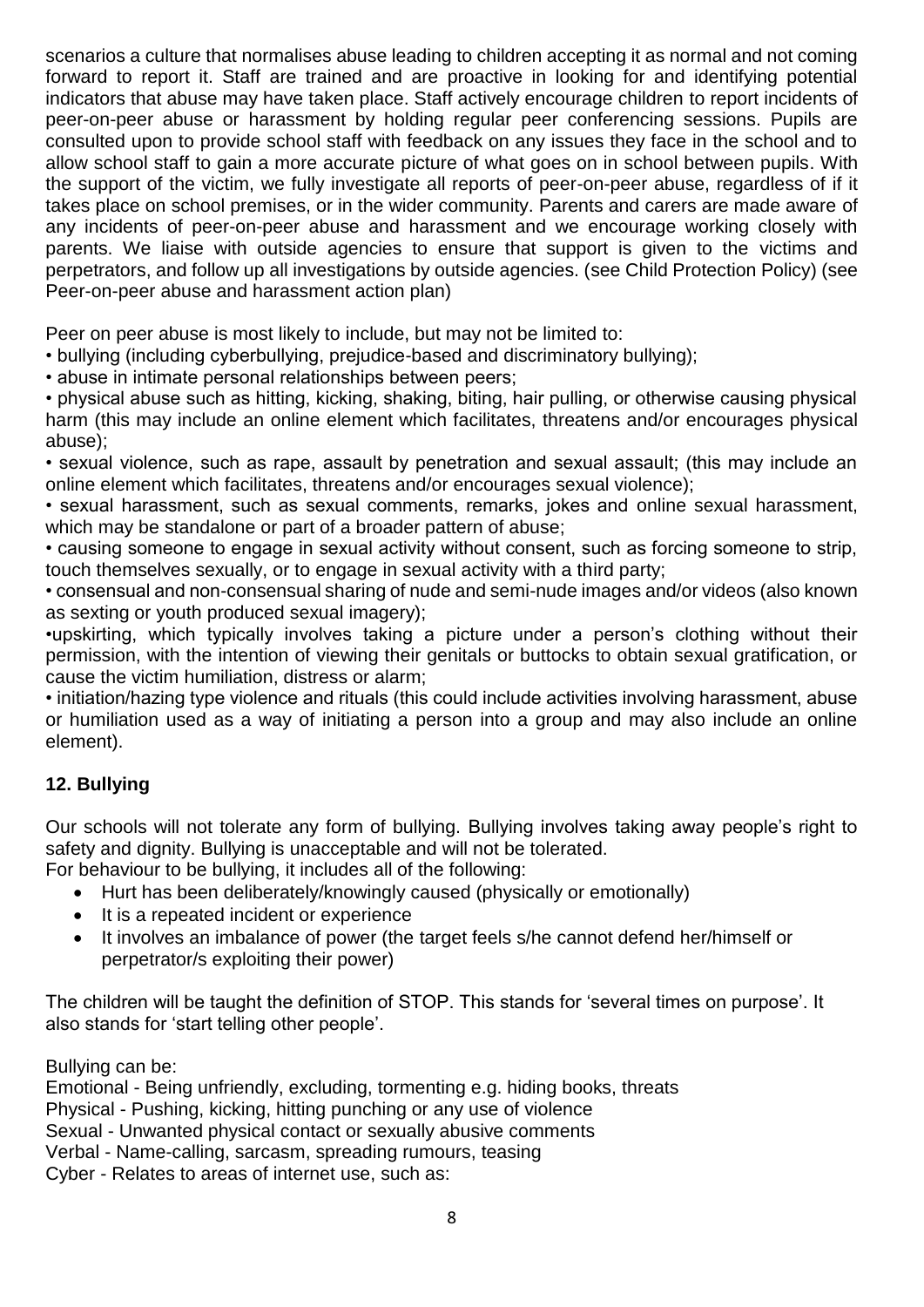- Email & internet chat room misuse
- Mobile threats by text messaging and calls
- Misuse of associated technology, i.e. camera and video facilities
- Any on-line platforms

Or any other prejudice against protected characteristics.

The Safer Schools Community Team may be contacted to offer pupils support and education. (Please refer to anti-bullying policy).

We encourage pupils to tell an adult as soon as bullying takes place. This could be a teacher, pastoral team member or teaching assistant.

The following list identifies the order that action will be taken when an incident of bullying is reported:

- Incident of bullying reported to **ANY** adult within the school
- Incident reported to the Pastoral Care Worker by the adult concerned
- Pastoral Care Worker to investigate and write incident report
- Report of the incident passed on to the class teacher / Year Leader for further action as appropriate
- Feedback to parent(s)/carer(s) of all pupils involved via the class teacher, Pastoral Care Worker or a member of the SLT

#### **13. Monitoring arrangements**

#### **Monitoring and Evaluation**

An annual audit of behaviour will measure the effectiveness of this policy. The audit will inform the school improvement plan and lead to the identification of targeted training for staff. Monitoring of the issuing of sanctions and rewards will be a regular occurrence across the school year.

This behaviour policy will be reviewed by the Head of School and Teach Trust Trustees every year. At each review, the policy will be approved by the Trustees.

Policy last reviewed June 2021 Next review date 2022

#### **Consultation**

This policy was subject to the following consultation:

- Children were consulted through the formulation of the school charter.
- Teaching and non-teaching staff consultation took place in the form of discussions.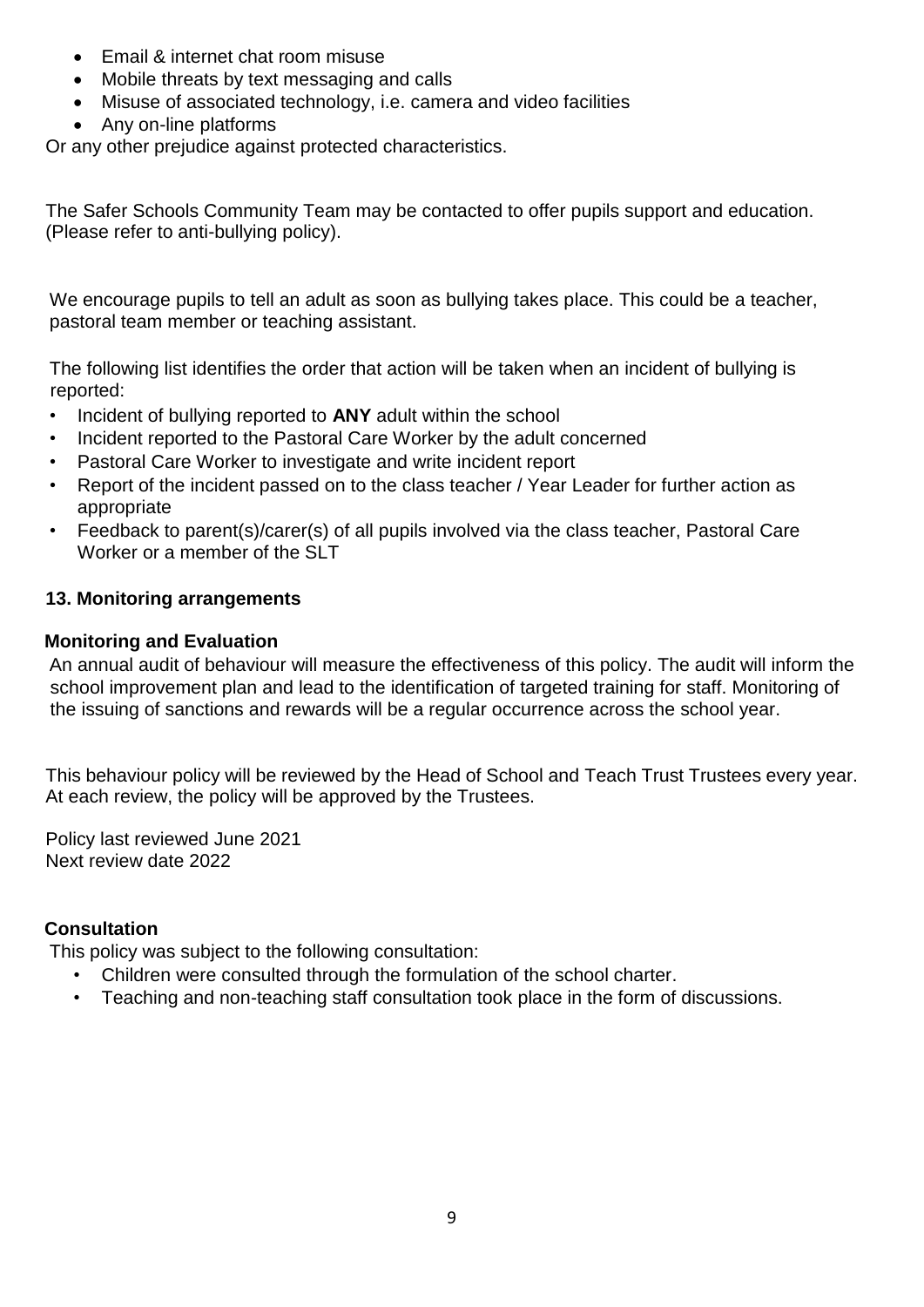# **APPENDIX**

## **School charter:**

| We have the right to: |
|-----------------------|
| Play and Learn        |
| Share our views       |
| Be safe               |
| Respect and dignity   |

# **Equality Impact Assessment**

| Question                                                                                          | <b>Response</b>        |             |
|---------------------------------------------------------------------------------------------------|------------------------|-------------|
| Which relevant groups and<br>stakeholders have been consulted with<br>in relation to this policy? |                        | Please tick |
|                                                                                                   | <b>Pupils</b>          |             |
|                                                                                                   | Trustees               |             |
|                                                                                                   | <b>Staff</b>           |             |
|                                                                                                   | Parent(s)/Carer(s)     |             |
|                                                                                                   | <b>Local Authority</b> |             |
|                                                                                                   | <b>Trade Unions</b>    |             |
|                                                                                                   | <b>Other Advisors</b>  |             |
|                                                                                                   | (give details)         |             |
| What are the arrangements for<br>monitoring and reviewing the actual<br>impact of the policy?     | Termly                 |             |
|                                                                                                   | Annually               |             |
|                                                                                                   | When applied           |             |
|                                                                                                   | If legislation         |             |
|                                                                                                   | changes                |             |
|                                                                                                   | If a formal            |             |
|                                                                                                   | complaint              |             |